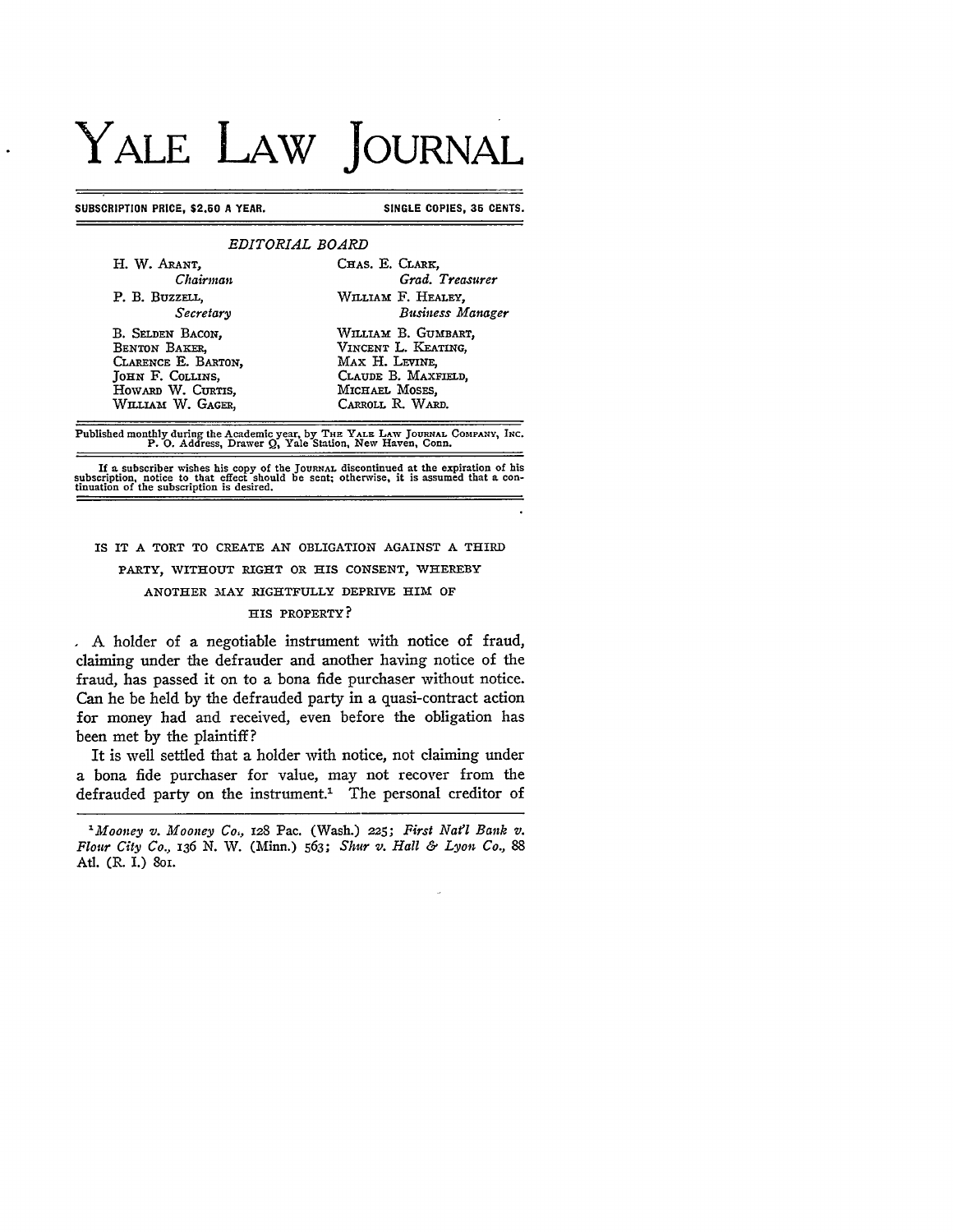the treasurer or other fiscal officer of a corporation is held to have notice that such officer is misappropriating the funds of the corporation when he attempts to meet his debt with a corporation check or note.<sup>2</sup> But the cases have gone further. Such creditor, having accepted the check or note and realized on *it,* is liable to the corporation in an action for money had and received.<sup>3</sup> We have a different question before us. Suppose such creditor passes the instrument on to **A** for value, making him acquainted, however, with the whole situation; then suppose **A** passes it on to a bona fide holder for value, without notice,' who collects from the corporation; may the corporation recover from **A** in indebitatus assumpsit?

'What is the basis of this quasi-contract action in which the defrauded party recovers from the personal creditor? The cases say that it is because he has gotten money to which he knows he has no right, and because he knows of the officer's disability so to use his principal's funds.<sup>3</sup> The courts do not hesitate to give this relief because of considerations of public policy, for the negotiability of instruments is interfered with in no way. But there seem to be more fundamental bases for these decisions. In the first place, the creditor, so long as he has the check or note in his own hands, is a converter of nothing but the actual paper itself. In his hands it is worth only a fraction of a cent, the value of the paper, and in an action of trover it is submitted that damages should be only one cent.<sup>5</sup> He does not have legal

*'Reynolds v. Gerdelman,* **170** S. W. (Mo.) **153,** semble; *St. Louis Charcoal Co. v. Lewis,* 54 Mo. App. 548; *Lampson v. Beard,* 94 Fed. **30;** *Ward v. City Trust Co.,* 192 **N.** Y. 61.

**'A** corporation check drawn by its fiscal officer does not carry on its face notice **of** any infirmities. *Merchants' Bank v. State Bank,* **1o** Wall. 644.

*'Buck v. Kent, 3* Vt. *99,* allows a recovery of the face value of the instrument in an action for conversion, as do several other cases. However, it seems obvious that so long as the note is in the hands of one against whom the maker has a defense, the maker has been deprived of nothing but a piece of paper. As Justice Holmes says, in *Danforth v. Groton Water Co.,* 178 Mass. *472,* "Perhaps the reasoning of the cases has not always been as sound as the instinct which directed the decisions." There has been no technical conversion of anything equal to the face value of the note. Some cases can be distinguished, for example, *Inhabitants of Otisfield v. Mayberry, 63* Me. 197, where the note was paid, but the holder refused to give it up.

*<sup>2</sup> Rochester & C. T. R. Co. v. Paviour,* 164 N. Y. 281; *Lanning v. Trust Co. of America, 127* N. Y. Supp. 485.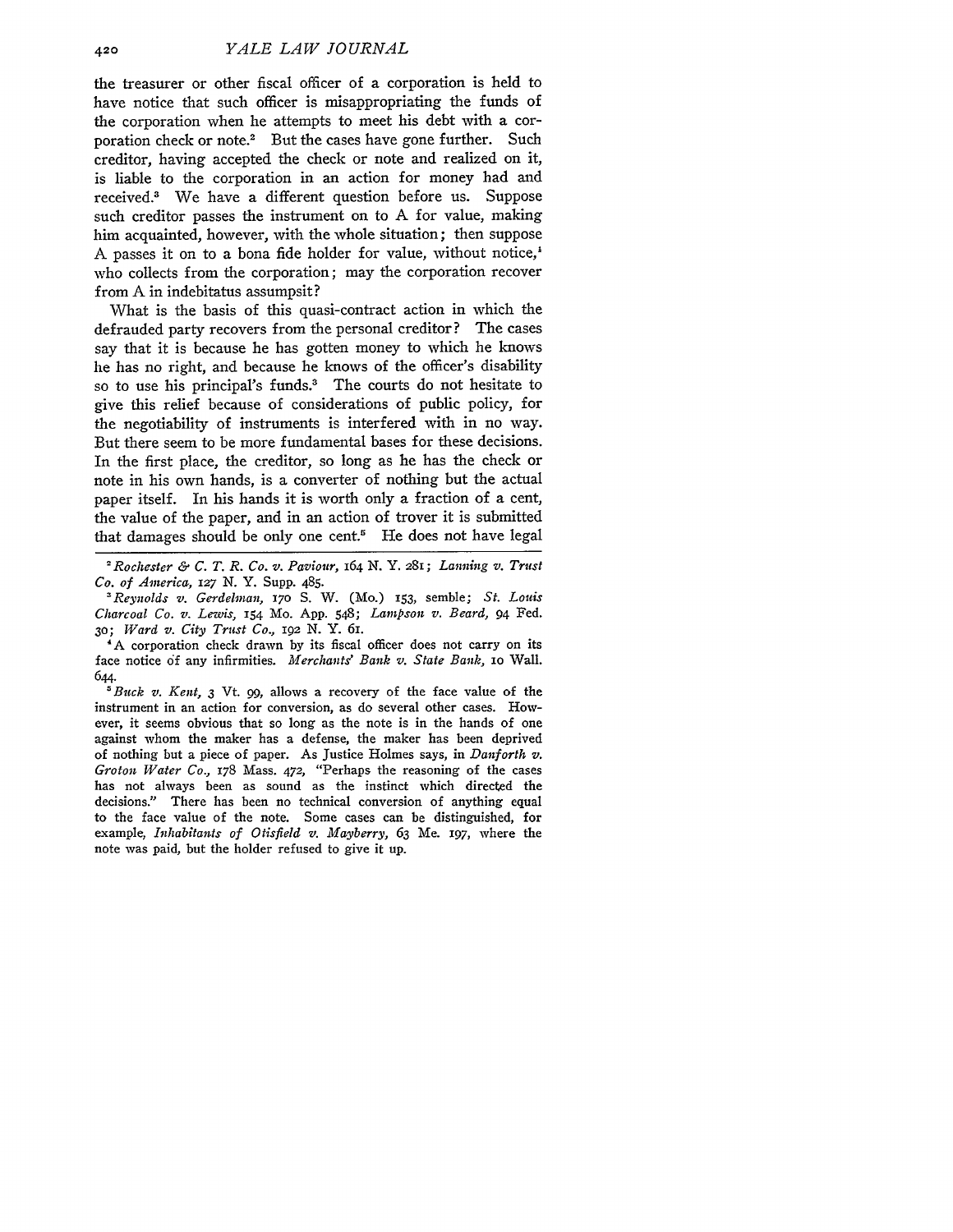title to the instrument, for there has been no contract between him and the corporation. The fiscal agent had no actual authority to pass title from his principal to the creditor, and the creditor is in no position to claim that he had apparent authority. But the fact that the creditor does not himself have legal title does not preclude him from vesting legal title in an innocent purchaser, in accordance with the doctrines of the law merchant.<sup>6</sup> Along with possession of the paper he has the power, by passing the instrument into the hands of a bona fide purchaser for value without notice, of creating in that purchaser a right against the corporation to which the corporation has no defense, yet which was created without its consent. Depriving another of his property, without right and without his consent, is a tort-conversion. Why is not the creation of an obligation, without right or consent, whereby another may rightfully deprive him of his property, also a tort? The corporation is entitled to an injunction in equity to restrain the creditor from passing it on to an innocent purchaser. <sup>7</sup>*This tort* (not conversion) the creation of a liability in the corporation, without right, and against its will--is *the tort which is waived by the corporation when it sues in indebitatus assumpsit.*

But now suppose, instead of passing it on to a bona fide purchaser, that the creditor sells it to A, with notice. Is not A in a position exactly analogous to that of the creditor above? And when he passes it on to a bona fide purchaser for value without notice, is there any reason why he should not be held, just as the creditor himself would be?

This position is strengthened by the recent case of *Hamlin's Wizard Oil Co. v. U. S. Express Co."* In that case the payee's

*'In* Schmidt v. *Vest,* **104** Fed. **272,** the maker's name had been forged, and although the instrument could never be valid in anyone's hands, equity restrained its negotiation. *A fortiori* in this case, where it becomes valid in the hands of an innocent purchaser.

**a** io6 N. **E.** (Ill.) 623.

The reason for this doctrine is that same public policy which gave rise to (a) market overt; (b) "money carries a clear title"; (c) the doctrine that a vendor, retaining possession after a sale to one person (by which that person gets title), may by subsequent acts vest title in another; (d) the Recording Acts, according to which one retaining title *on the books,* although it is actually in another, may transfer it to a third party; (e) the rule that one having ostensible, though not actual, authority to pass title may vest it in a third party, although contrary to the explicit, but secret, instructions of the true owner.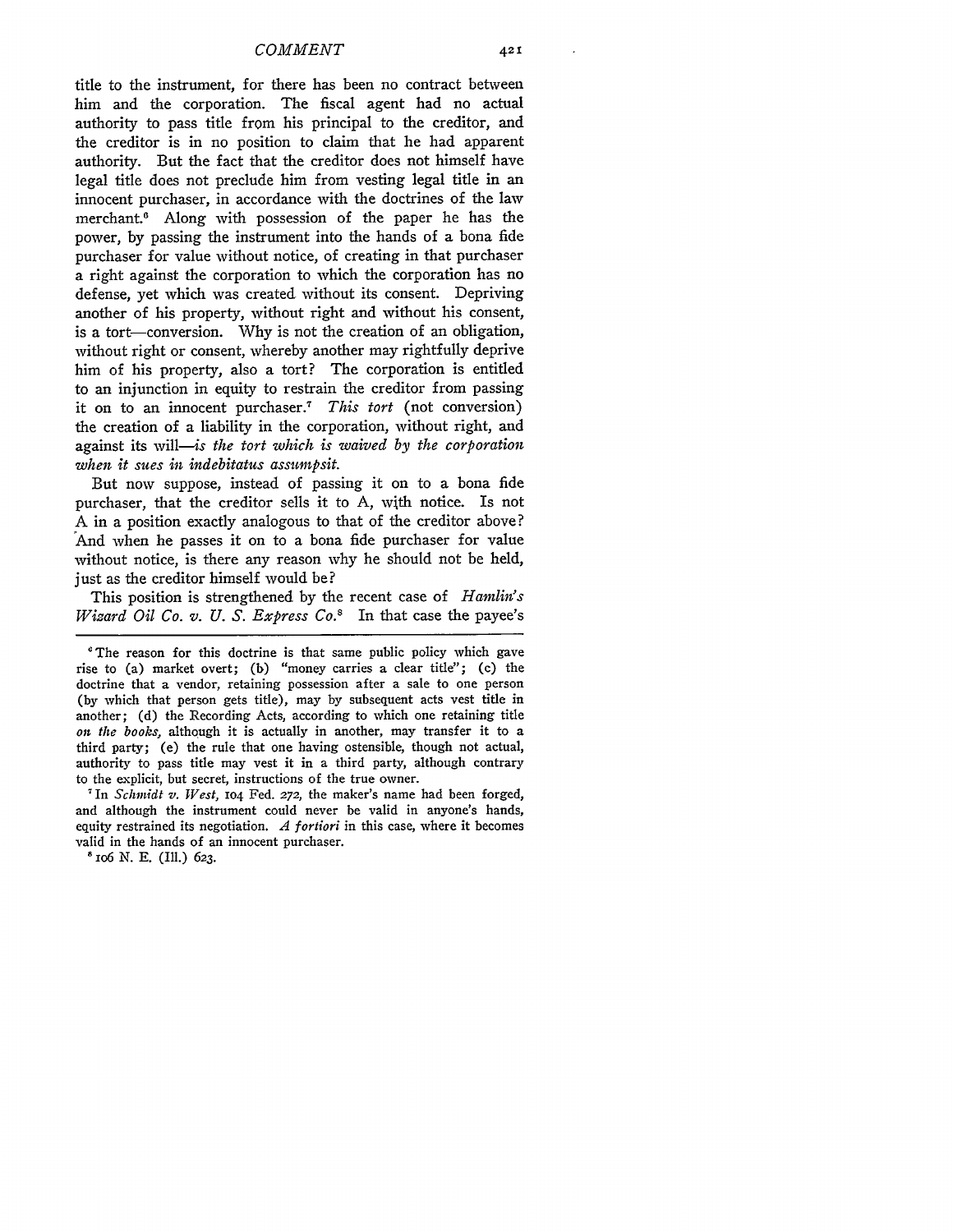indorsement was forged and the instrument came into B's hands. B had negotiated for value, being without knowledge of any irregularity. But he had committed a technical conversion, having constructive notice. The payee waived the tort and recovered in indebitatus assumpsit. In that case the defendant was morally guiltless; in ours he was conscious of his unjust enrichment. In that, the plaintiff might have had recourse to his original debtor on the original contract, and also to the tortfeasor; in this, the corporation has recourse only against its treasurer, the tort-feasor.9

It is not necessary that the corporation should have been forced to meet the obligation before suit brought, for, in determining the measure of damages in an action, the plaintiff may show that he is under a liability to pay to another, as a result of the defendant's breach of duty, although he has not yet paid.<sup>10</sup>

It is submitted that a defrauded party may recover in an action of indebitatus assumpsit from anyone claiming under the defrauder and having notice of the fraud, if such person has negotiated the instrument to a bona fide purchaser for value.

### **SALE** OF INTOXICATING **LIQUORS** BY **A BONA FIDE** SOCIAL **CLUB** WITHOUT **A** LICENSE.

There has been a great conflict in the cases on this subject in the past. Recently two more cases have been added to tie already large number.' The first case deals with an unincor-

*"Josling v. Irvine,* 6 H. & N. **512.** (Liability arose because of plaintiff's inability to deliver goods, due to defendant's breach of contract.) *Randall v. Raper,* E. B. & **E.** 84. (Plaintiff's vendee claims compensation from plaintiff on a warranty. Defendant sold to plaintiff on same warranty.) *Spark v. Heslop,* I **E.** & **E.** 563. (Defendant agreed to answer to plaintiff for all expenses undergone in maintaining a certain suit. *Held,* plaintiff may recover the amount of his attorney's bill, which has been rendered, but not paid.) *Richardson v. Chasen, IO* Q. B. 756. (Action for breach of agreement to assign a lease. Plaintiff recovers the bill of costs due his attorney for investigating the title, though such bill was not paid before action was brought.)

1Gevinis *v. State, 1o7* **N. E.** (Ind.) 78; and *Commonwealth v. Woelz,* io6 N. **E.** (Mass.) 56o.

<sup>9</sup>If the corporation waives his tort and recovers from him in assumpsit, of course it may not recover from the creditor. *Security Co. v. Amer. Exch. Natl Bank, lO3* N. Y. Supp. 399.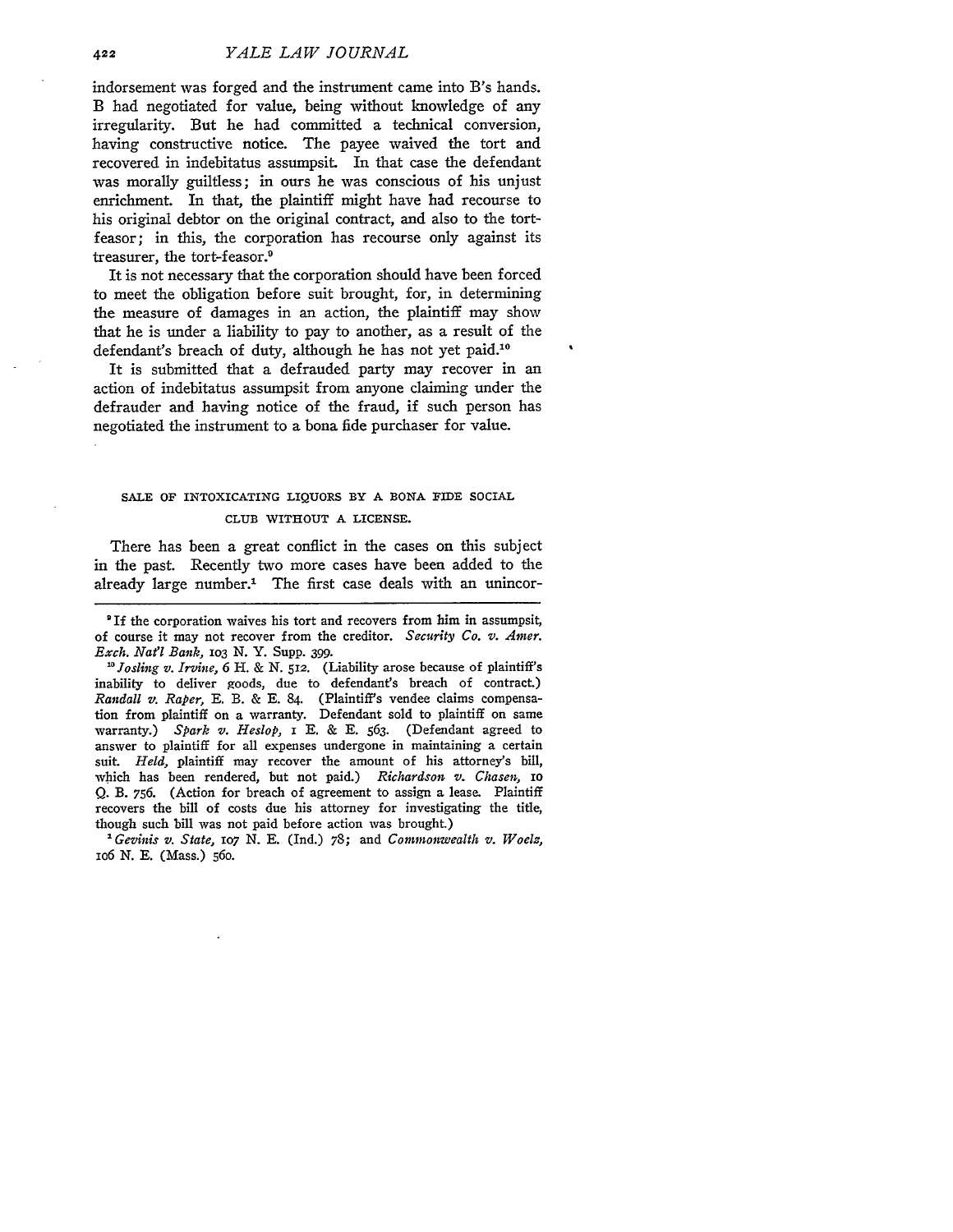porated club, and the second with an incorporated club. Both hold that the transfer of liquor by the club to a member constitutes an illegal sale and is a misdemeanor.

The facts of the first case are briefly these: the club was a social order, unincorporated, having rooms and equipment. Appellant was steward, having charge of the liquors, which had been purchased with club money. The plan of disposing of the liquor was to sell tickets or coupons (to lodge members only) which were good in exchange for definite quantities of liquor. There was no profit and the club had a select membership. The court held that when the liquor was purchased it belonged to the club members in common, and when a member received a definite portion, if belonged to him and that this constituted a sale within the meaning of the Statute forbidding sales without a license.

The second case differed from the first only in the fact that the club was incorporated. "In the present case the beer was owned not by the members but by the corporation, which is a distinct legal entity. **. . .** He (member) had no individual right or interest in the liquors owned by the corporation. In short, the transaction discloses the transfer of property from one person to another for a consideration of value, or a 'sale' in the ordinary meaning of the word."

Are these two cases right? On the first question, where the club is unincorporated, the decisions and courts are in hopeless conflict as to whether the transaction is a sale. The courts of Massachusetts have held that such a transaction is not a sale, but that it is merely a method of distributing common property.<sup>2</sup> So have the courts of other states.<sup>3</sup> Is this view sound? Whose property is it when it is purchased with the club funds? It is the property of all in common? Each one has as much right to it as the next member. When the liquor is drawn off, and the member passes over his coupon or money, the title to the property has changed, from an undivided interest with the other members to an absolute ownership of the amount in question. This transaction contains all the elements of sale, call it what

*<sup>&#</sup>x27; Coin. v. Smith,* IO2 Mass. 144; *Coin. v. Pornphret,* **137** Mass. 564.

*<sup>&#</sup>x27;Barden v. Montana Club,* io Mont. **330;** *Graff v. Evans, 8* **Q.** B. **373;** *Davies v. Bennett,* i K. B. *666; Klein v. Livingston,* 177 Pa. 224; *Lein v. State,* **55** Md. *566; People v. Adelphi Club, 149* N. Y. *5; State v. McMaster,* 35 **S.** C. **.**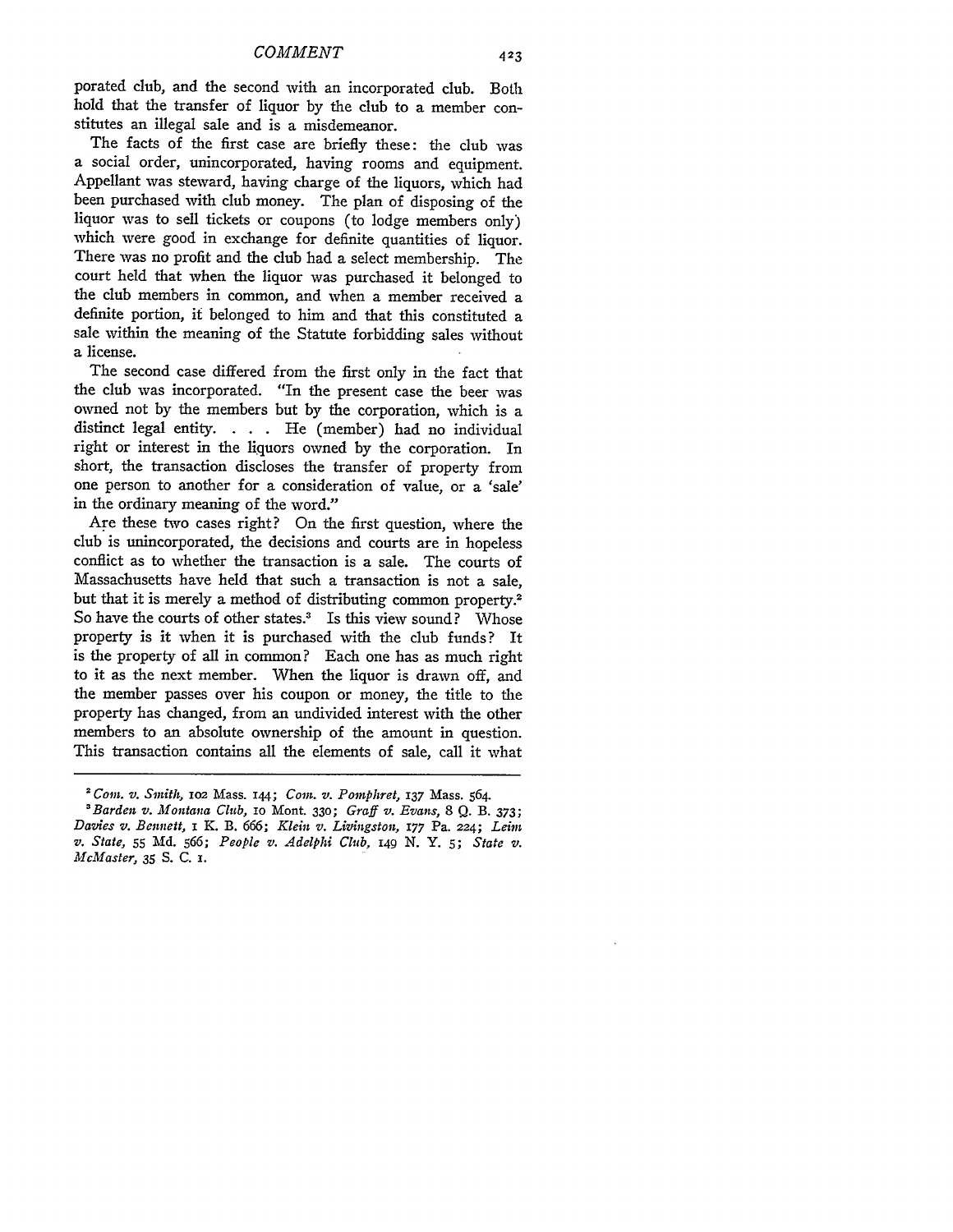you will.<sup>4</sup> "Each received liquor which mostly belonged to others and in which he had a minute undivided interest. For his money he received in exchange liquor which belonged to several others as well as to himself and converted it to his sole and separate use. This is surely a sale."<sup>5</sup> To say that the liquor when bought belonged to all in common and by a transaction which vests the title free from the interests of all others, therein is not sold would be flying right in the face of what the community regards as a sale and what the very ones who receive the liquor at the club regard as a sale. "I content myself with saying briefly, that I agree with the general opinion of the community." <sup>6</sup>

Now let us consider the attitude of the courts when the club is an incorporated one. By far the great weight of authority, and reason, consider such a transaction a sale.<sup>7</sup> The legal title to the liquor, purchased with the corporate funds, is in the corporation. By the transaction, the title is vested in the individual. This certainly contains all the elements of a sale. "An

*State v. Neis, io8* N. C. 787.

'McPherson, **J.,** in *U. S. v. Alexis, 98* Fed. **725.**

*'Martin v. State, 59* Ala. 34; *Newark v. Essex Club,* 53 **N. 3.** L. **99;** *State v. Lockyear, 95 N.* **C.** *633; County v. Boise Club, 2o* Idaho 421; *United States v. Alexis Club,* **98** Fed. **725;** *Country Club v. People, 228* **Ill.** *75; People v. Soule, 74* Mich. **2o5;** *State v. Robinson,* 163 Mo. App. 221; *Cusner v. California Club,* IoO Pac. (Cal.) *868* (holding that the statute does not apply to clubs who do not sell as a business); *City of Spokane v. Banighman,* 54 Wash. **315;** *State v. Klein,* **93** Pac. (Ore.) *237; State v. Mudie, 115 N.* W. (S. Dak.) lO7; *Beauvoir Club v. State,* 42 So. (Ala.) 1O4O; *State v. Honcek,* 41 Kans. 87; *State v. Shumate,* 44 W. Va. 49o; *Commonwealth v. Woelz, io6* N. E. (Mass.) 56o; *Mohrman v. State,* **1O5** Ga. 7og; *State v. Maryland Club,* lO5 Md. 585; *So. Shore Country Club v. People,* 228 Ill. 75; *State v. Minnesota Club,* io6 Minn. *5,5; Chesapeake Club v. State, 63* **Md.** *446; University Club v. City of Louisville, 7* Ky. Law Rep. 9o2; *Hermitage Club v. Shelton,* **1O4** Tenn. IOI; Army and Navy Club, 8 App. D. C. 544. Contra, *Graff v. Evans, 8* Q. B. D. 373; *Davies v. Bennett,* **(19o2)** i K. B. *666; People v. Adelphi Club,* 149 N. Y. *5; Klein v. Livingston, 177* Pa. *204; Piedmont Club v. Commonwealth, 87* Va. 541; *State v. Austin Club,* **89** Tex. 20; *Barden v. Montana Club,* IO Mont. **330;** *State v. McMaster,* **35** S. C. i. Black on Intoxicating Liquors, Sec. 142.

*<sup>&#</sup>x27;People v. Law & Order Club,* **203** Ill. **127;** *Mannont v. State, 48* Ind. **21,** *semble; Martin v. State, 59* Ala. 34; *Russel v. State, <sup>116</sup>* Pac. (Wyo.) 451; *Nogales Club v. State, 69* Miss. 218; *People v. Bradley,* 58 Hun 6oi, *semble; U. S. v. Alexis Club, 98* Fed. **725;** *State v. Neis,* io8 N. C. 787; *Manning v. City of Canon City,* 45 **Colo. 571.**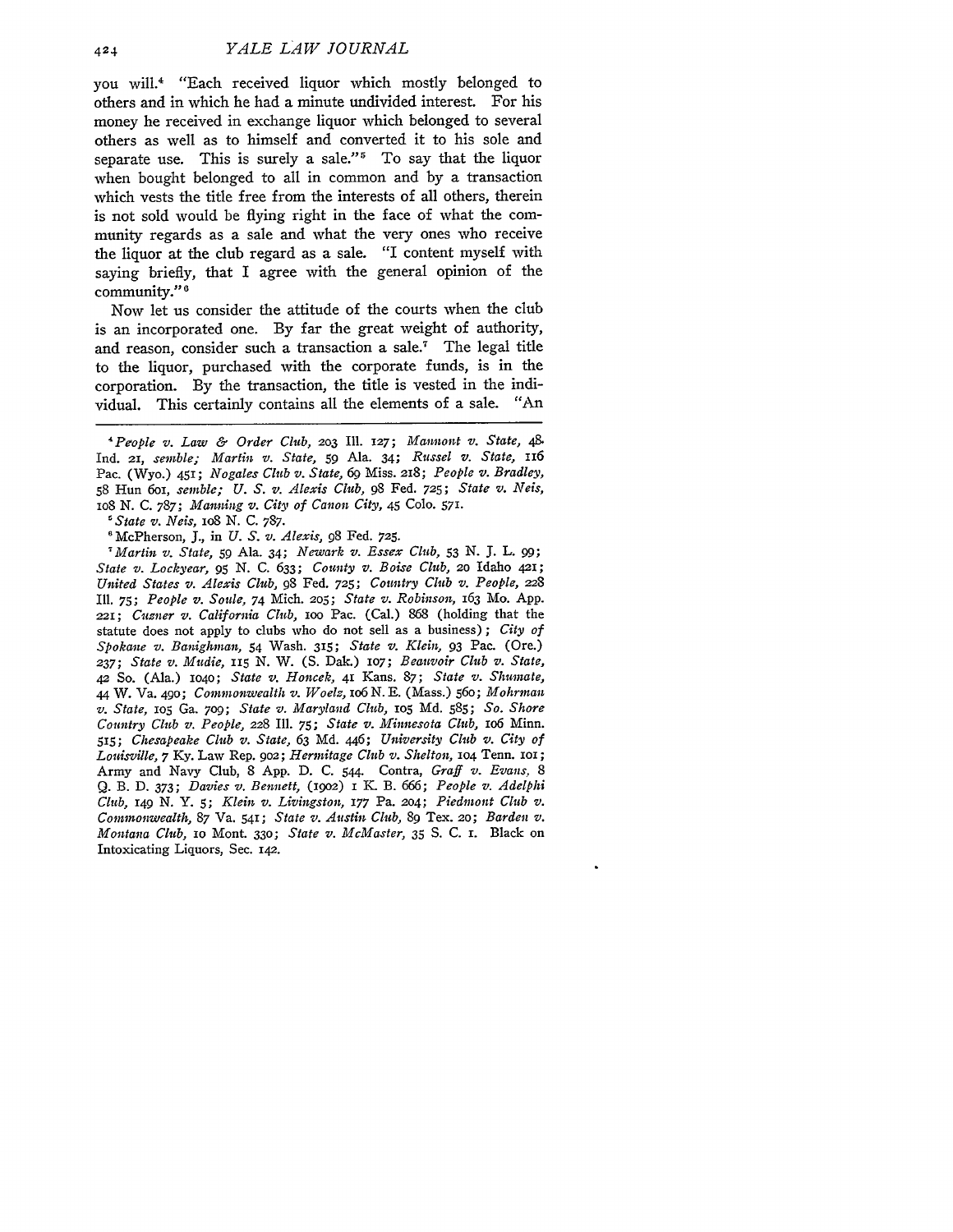essential difference between a corporation and a partnership is that the corporators have no legal title or interest in the corporate property, while the real and personal estate of the partnership is held by the partners. Shareholders are not tenants in common or co-owners of the property of the corporation in any sense; but the title thereto rests in the legal entity, called the 'corporation.'"<sup>8</sup>

On the other hand, the following is the basis of the view that it is not a sale. "The society is not a trading corporation but a voluntary association for social purposes. Each member is elected and each is a joint owner of all the corporate property and assets. Liquors are not *sold* to him **by** the corporation, but *furnished* him by the steward upon his paying into the common fund the cost of the article *furnished.*"<sup>9</sup> This view is unsound because it assumes the title to corporate property is in the members of the club and not in the corporation. The same is true of the following extract: "Club buys the liquors and distributes them to members who pay for what they drink. They are *all* owners of the property in equal shares when purchased. Some drink; some do not. The one who drinks the others' shares puts back the value of these shares in the common treasury, for they are all owners of the property in equal shares when purchased. Therefore, the distribution is made equal by contribution. This does not constitute a sale. There is no element of bargain; only a method of distribution of common property."<sup>10</sup>

There are cases in which the decisions of the courts are based on the idea that a bona fide social club was not a public place within the meaning of statutes prohibiting the sale of liquor in public places or as a business.<sup>11</sup>

*In State v. Warcholik,'2* the court said that, granting for the moment that a sale may be made to a member, it cannot be made to a non-member'without a license, though the sale was made in the bona fide belief that the man was a member.

It would seem that both the cases cited in the beginning are correctly decided.

<sup>&</sup>lt;sup>8</sup> State v. Nurdie, 115 N. W. (S. Dak.) 107.<br><sup>0</sup> Leim v. State, 55 Md. 566.

*<sup>&#</sup>x27;Leh v. State,* 55 Md. 566. *"Klein v. Livingston Club, 177* Pa. St. 224.

*<sup>&#</sup>x27; Grant v. State,* 33 Tex. Cr. R. **527;** *State v. Austin Club, 89* Tex. *2o; Manassas Club v. City,* 121 Ala. 561.

<sup>&</sup>lt;sup>12</sup> 80 Conn. 351.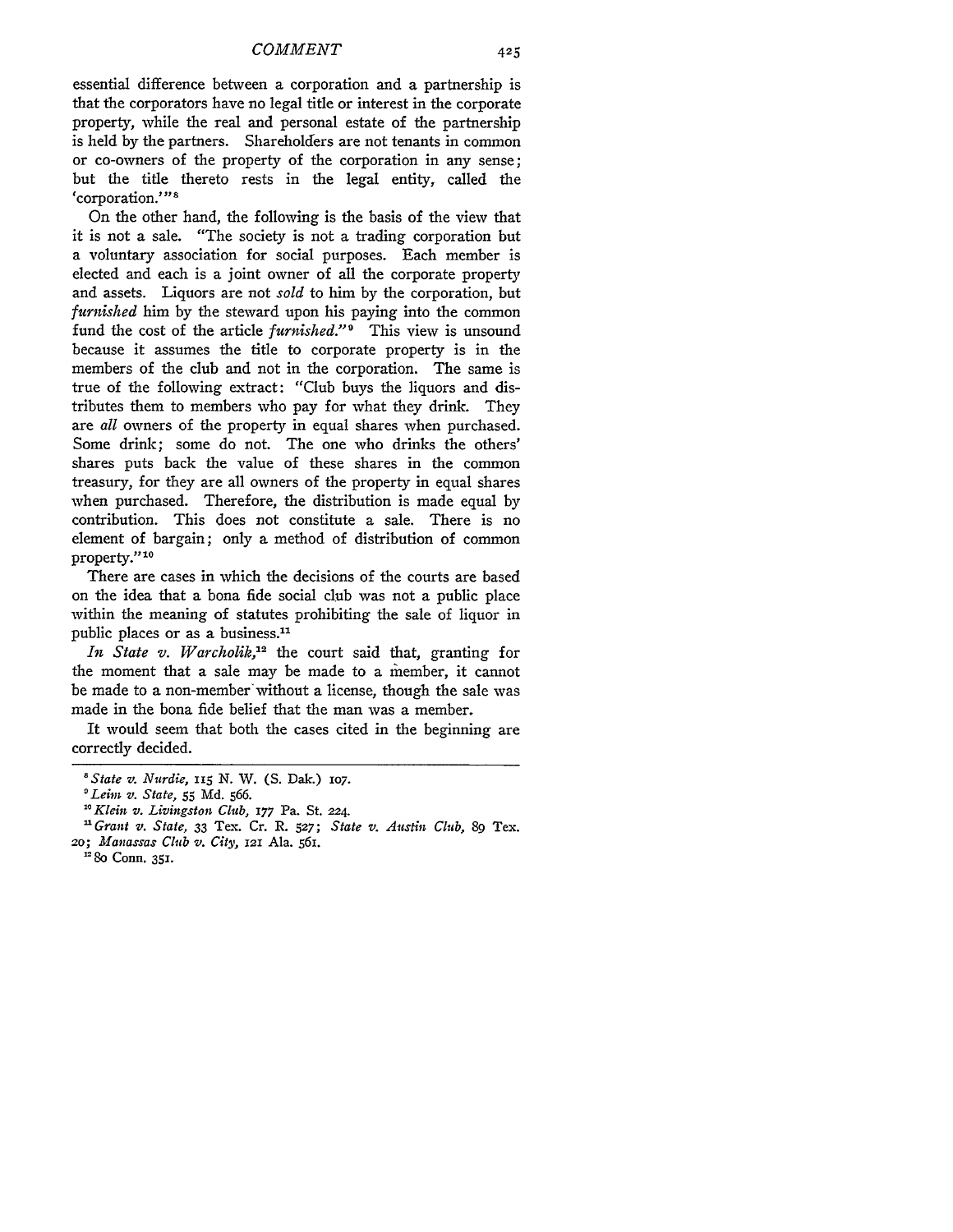#### SPECIFIC PERFORMANCE OF **A** PAROL **CONTRACT FOR THE**

#### **SALE** OF **LAND.**

The question of when a parol contract for the sale of land will be taken out of the Statute of Frauds is one of great interest and upon which the cases are greatly in conflict. To add to the difficulties is the fact that the cases abound in dicta, often grossly inaccurate. The cases themselves, while they may be fundamentally correct, often give enormous grounds for the decisions.

But the mass of cases, taken as a whole, show the growth and trend of the doctrine, and though the results arrived at vary in different jurisdictions, it is chiefly because the courts have not all advanced to the same point of progress. It is here proposed to trace the evolution of the doctrine.

The statute was passed in order to avoid frauds and perjuries, which were but too frequently met with in actions regarding lands. It was felt that a contract for the sale of the land should be evidenced by something more definite and certain than mere parol testimony, which, owing to the fact that neither party could testify in his own behalf, could be easily manufactured by an unscrupulous and designing plaintiff. But it was soon seen that the statute had another effect; it enabled a vendor to defraud an innocent purchaser, who in reliance upon oral promises had entered into the possession of the land, by later setting up the statute to prevent the purchaser from obtaining specific performance of the contract.

The courts of equity therefore, soon after the passage of the statute, gave specific performance in a number of cases, giving no reasons for it,<sup>1</sup> or else giving the very general reason that it would be a fraud upon the vendee not to do so.2 In *Clynan v. Cooke'* the Lord Chancellor allowed specific performance on the ground that "if upon a parol agreement a man is admitted into possession, he is made a trespasser, and is liable to answer as a trespasser if there be no agreement. For the purpose of defending himself, such evidence (i. e. of the parol agreement) was admissible, and if it was admissible for such purpose, there is no reason why it should not be admissible throughout. That, I apprehend, is the ground on which courts of equity have pro-

*<sup>1</sup> Butcher v. Stapeley,* i Vernon 363; *Pyke v. Williams,* 2 Vernon 456; Earl of Aylesford's Case, i Geo. 2. See 26 Harv. L. Rev. 343.

*<sup>&#</sup>x27;Attorney General v. Day,* **I** Ves. 218.

**<sup>3</sup> I** Sch. & Lef. 22. Contra, *Glass v. Hulbut,* **102** Mass. 24.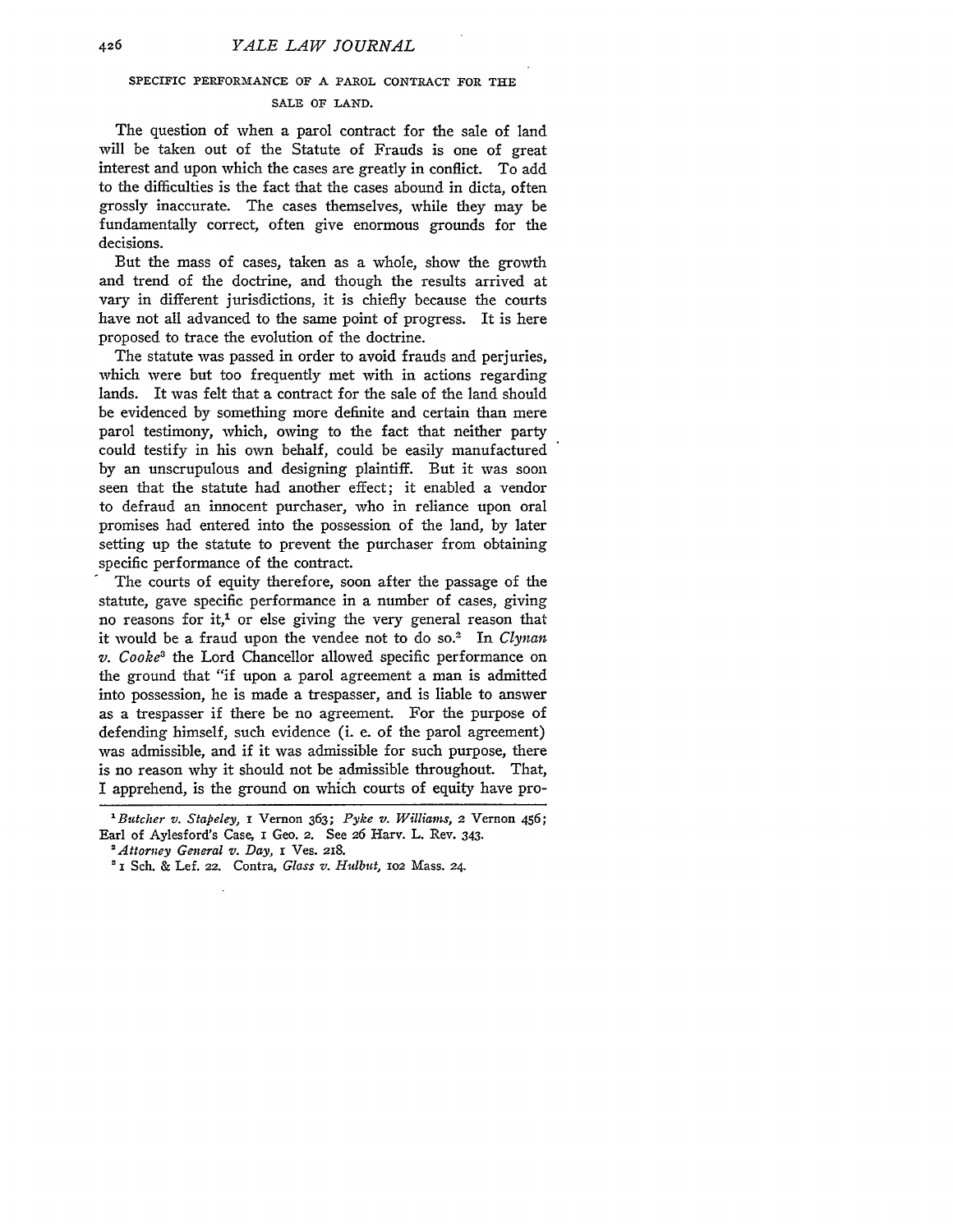*COMMENT*

ceeded in permitting the partial performance of an agreement to be a ground for avoiding the statute." This manifestly is incorrect, as the court might well admit evidence of the parol agreement as a defense to an action of trespass without violating in the least the express terms of the statute. But to go beyond this and allow the purchaser to sue for specific performance goes further than is required for his protection on that ground. This erroneous reason was also given in *Gregory v. Mitchell,4* though the court there indicated the true ground, namely, that the plaintiff had been permitted to make expenditures upon the premises and it would be unjust to him if the defendant should not go on with the contract. Thereafter the courts abandoned this erroneous reason and allowed specific performance on the ground of constructive fraud. Great injustice would arise if a party were permitted to escape from the engagements he had entered into, upon the ground of the Statute of Frauds, after the other party had, upon the faith of such agreement, expended his 'money or otherwise acted in execution of the agreement.

But, as said in *Givens v. Calder,6* the judges became very astute in laying hold of circumstances in order to enforce parol agreements. In avoiding Scylla they were in peril of Charybdis. Just as parol evidence had been a source of fraud before the statute, so now the admission of evidence of the parol contract under which the plaintiff alleged he had acted had become productive of frauds. There was a great outcry against the former laxity of the courts. The judges began to insist that if a party set up part performance, he must show acts unequivocally referring to and resulting from that agreement.7 The pendulum is never swung in the opposite direction without being swung too far. In their insistence upon unequivocal proof of the contract, the courts failed to scrutinize carefully the alleged fraud. As a result countless cases granted specific performance where the fraud could be adequately remedied at law and where, therefore, there was no need for specific performance.<sup>8</sup> And many a plaintiff was refused specific performance because the parol contract was not evidenced by such acts as were deemed to be "unequivo-

<sup>418</sup> Ves. **328.**

*<sup>&#</sup>x27;Mundy v. Joliffe,* **5** Myl. & Cr. I67.

<sup>&#</sup>x27;Desaus **Ch.** Rep. **171.**

<sup>&#</sup>x27;Boyd *v. Cleghorn,* 94 Va. 780; *Lindsay v. Lynch,* 2 Sch. & Lef. **i;** *Morphett v. Jones, I Swanst. 172; Phillips v. Thompson, I Johns. Ch. 131. 'Andrews v. Babcock,* 63 Conn. **lO9;** 36 Cyc. 654.